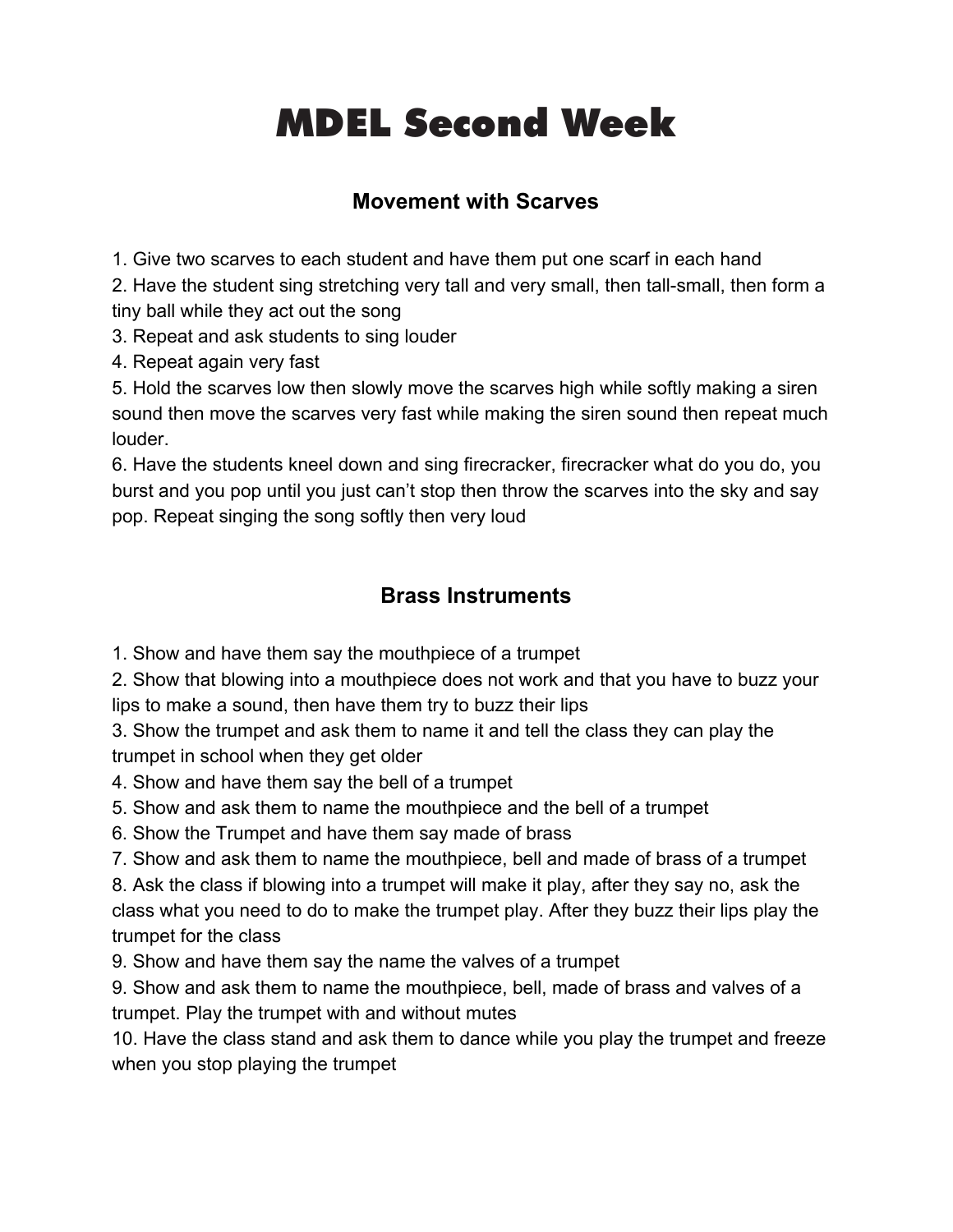1. Show the french horn and tell them of the name of the french horn and tell them they can play the french horn in school when they get older

2. Show and ask them to name the mouthpiece, bell, made of brass and valves of a french horn

3. Ask the class if you blowing into the french horn will make it play, after the say no, ask the class what you need to do to make the french horn play. After they buzz their lips show that you need to put your hand in the bell when you play a french horn. Play the french horn for the class

4. Ask the class if they would like to put their hand in the bell

5. When they say yes, have one student at a time put their hand in the bell while you play the french horn. Make sure you give every student a chance to put their hand the bell

1. Show the new instruments from different countries.

## **Copy Cat Game with Jingle Bells**

- 1. Have the students stand on carpets
- 2. Give each student 2 jingle bells
- 3. Play jingle bells while singing Jingle Bells
- 4. Play bells soft then loud and sing Jingle Bells again
- 5. Play bells 4 times together, make sure students only play 4 times, repeat if necessary
- 6. Play 8 times, slow then fast
- 7. Play different rhythms
- 8. Play the bells different ways
	- a. Above the head
	- b. By the feet
	- c. Behind the back
	- d. With arms crossed
	- e. While Dancing
	- f. While jumping up and down
	- g. While spinning around
	- h. While jumping on one foot

9. Ask each student to go in front of the class to play and move with the bells and have the class copy what they do